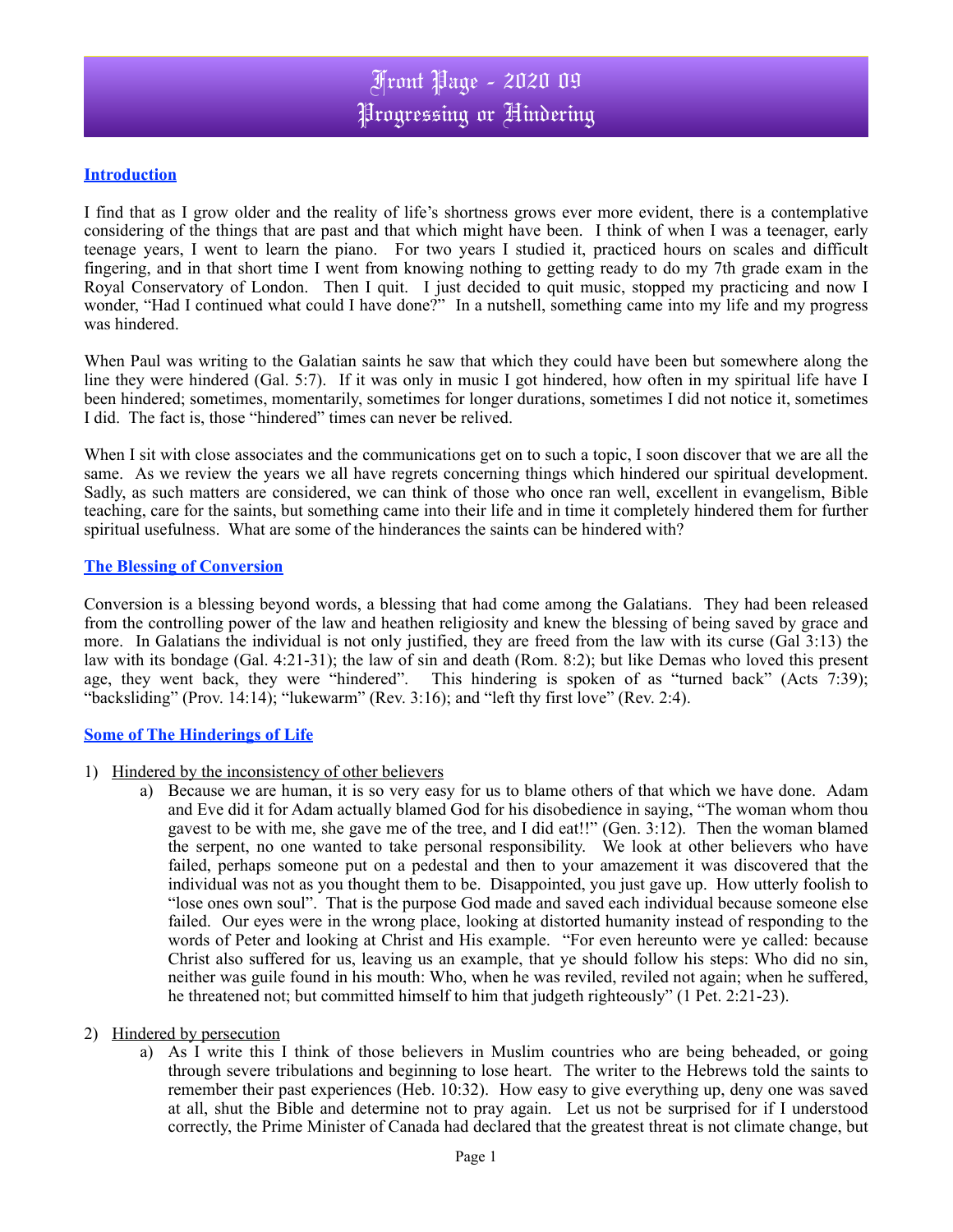# Front Page - 2020 09 Progressing or Hindering

Bible believing Christians. Again the answer to discouragement and suffering is to consider that the Lord knew what it was to be threatened with stoning (Jn. 8:59); crowned with thorns (Jn. 19:1-3); mocked and became the song of the drunkard (Psa. 69:12); and crucified in the midst of guilty men (Jn. 19:18). Being associated with the Lord comes at a cost. For some saints it is a lot more costly than others. I think of William Tyndall who translated the Bible and was burned at the stake. What suffering he knew, or the many saints who in the days of the evil men had their bodies dipped in tar and hung throughout the day on poles and then set on fire at night. Several years ago I stood in one of the theaters where saints were cast to the lions. I stood in the very place they awaited their torturous death by mauling and savagery. How noble they were, and they could only endure this, and when the opportunity came to recant they refused. They were not hindered by persecution.

- 3) Hindered by a severe trial or sorrow
	- a) When Israel was liberated from Egypt, their belief that God would bring them to the promised land was very quickly tested. Did they really believe God would do as He promised, that He had the ability to bring them across the "waste howling wilderness" (Deut. 32:10) to the land flowing with milk and honey? They were soon faced with humanly impossible obstacles to overcome, the Red Sea, or when they needed water which was a major need, not only for humanity but also the thousands of animals. It was not just a little water needed it was copious amounts daily. These tests were to see if they really believed or just a cold factual acknowledgment of the ideal? These were indeed severe trials, but they were part of God's discipling them, training them to trust God. It is wickedness to insinuate that God is either a liar or does not have the ability to do as He has promised. The Psalmist and writer to the Hebrews informs its readers repeatedly, they were characterized by unbelief (Psa. 78:22, 32; Heb. 3:18, 19; 4:6, 11).
	- b) There is a need to understand what the word "discipline" means. It means, "training in obedience; correction for our improvement". God allows both, all sorts of testings and trials and brings us into circumstances to test our faith. Furthermore, the tests and trials are to "force" us to be completely dependent on Him (Psa. 55:22) in order that we may be refined (Mal. 3:3), and that our faith may be deepened (1 Pet. 1:7).
	- c) Hindered by the attractiveness of the world as a result of neglecting fellowship with the Lord. How often we have heard the words of John repeated, "Love not the world neither the things that are in the world" (1 Jn. 2:15). Only once in my 60 years of being a Christian have I ever heard any teaching on why we ought not to love it and only possibly once how loving the world begins in the heart of a saint. When we first saw the individual who became our spouse we were not madly in love at the first glimpse. Normally we liked the look of the individual, then being attracted to them there was the getting to know them, and the liking changed to an affection, and then there was the realization that we loved that individual. Loving the world begins with it's attraction. It may be it's sports, it's theater, it's company, it's socializing, it's music. What it was is of no account. It started with that attraction, then there was the spending of more time with that particular interest, more speaking about it, more moving my days around so that I could be involved with it, and at a point, we loved the world. We needed it's offering and the things of God were "boring", Bible reading was a chore, praying was a string of dead phrases, an obligation we felt that had to be done.
- 4) Hindered by some willful act of disobedience
	- a) When I was a young man I foolishly though that when I am older I would not be beset with the sins of youth. Alas, how wrong I was. When the ancient prophet wrote concerning the sins of Israel he pointed out to them that before they left Egypt they were idolaters. When going through the wilderness they practiced idolatry, when they were brought into the land they were idolaters, and then when he wrote they were still idolaters, the same old sins as in unredeemed days. Surely they ought to be more spiritual but the flesh which lusts (*longs and will try everything to dominate the spirit)* never dies as long as we are in this body.